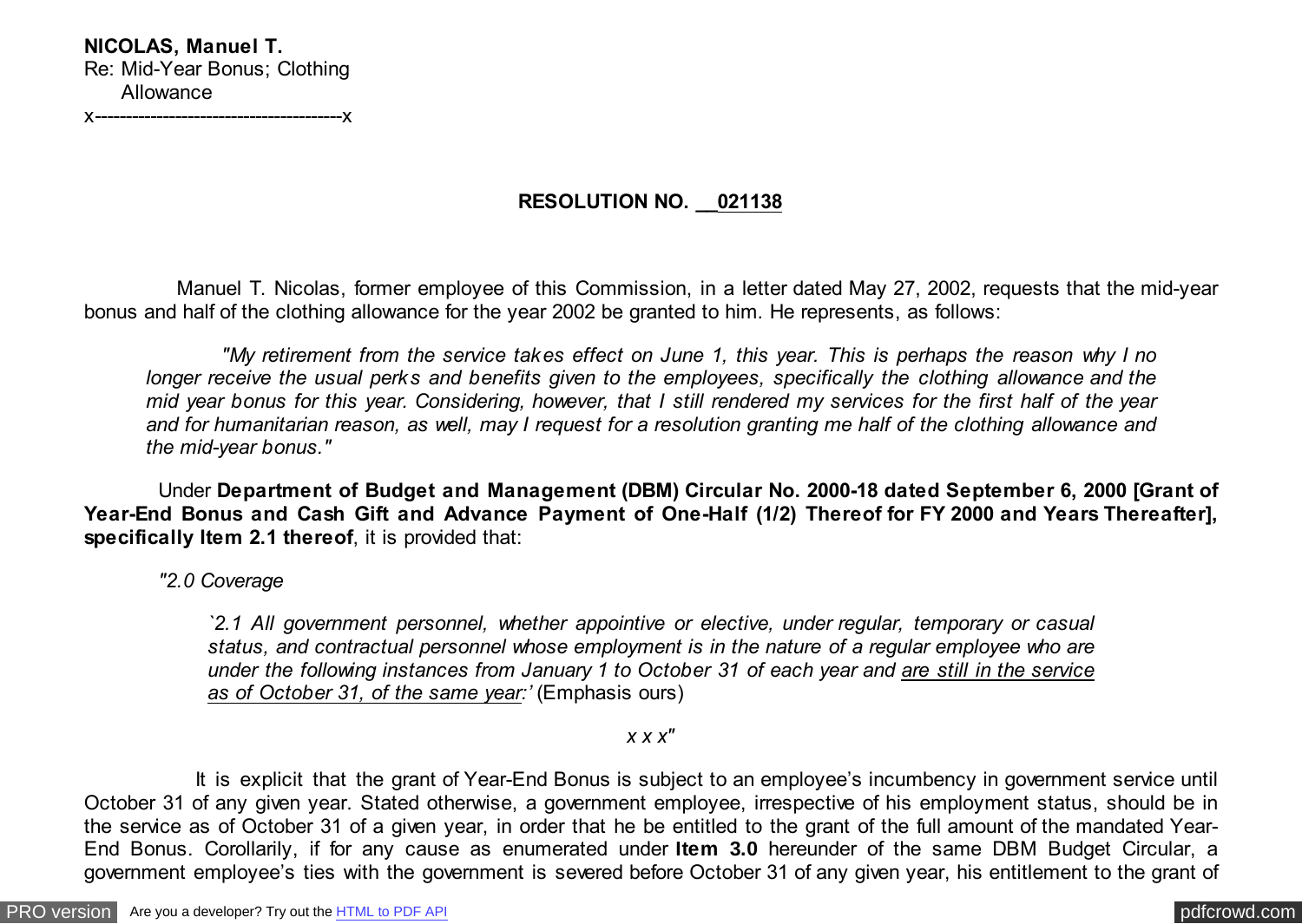the said benefits *ipso facto* lapses. Said Item 3.0 provide:

 *"3.0 Exemptions*

*`All government personnel under the following instances as of October 31 of each year shall not be entitled to the benefits authorized herein:*

*`3.1 those who are absent without leave (AWOL);*

*`3.2 those who are no longer in the service due to retirement/resignation/ separation/death or for whatever reasons;*

*`3.3 those who are hired not as part of the organic manpower of agencies but as consultants or experts, for a limited period to perform specific activities or services with expected outputs; student laborers; apprentices; laborers of contracted projects (pakiao); mail contractors including those paid on piecework basisi; and others similarly situated.*

*`3.4 Those who are formally charged administrative cases as well as criminal cases which relate to acts or omissions in connection with their official duties and functions and found guilty and/or meted penalties shall not be entitled to the benefits authorized herein in the year the decision was handed down.*

*`3.4.1 In this regard, if the penalty meted out is only a reprimand, such penalty is not one that can be made the basis of disqualification to receive the said benefits."* (Emphasis supplied)

 Clearly, an employee who has resigned, retired or no longer in the government service for whatever reason before October 31 of each year is not entitled to the Year-End Bonus. Since Nicolas is no longer in the service as of October 31, 2002 as he already retired last June 1, 2002, he is no longer entitled to receive the said benefits. The fact that he rendered actual service for the first five (5) months of this year will not qualify him to receive the same, not even the Mid-Year Bonus or half-of the Year-End Bonus.

 It is also evident under **Item 4.7** of the aforestated DBM Circular that employees who are no longer in the government service prior to October 31 of each year are not entitled to the said benefits. It provides:

*"4.7 Government personnel who received advance payment of one-half (1/2) of the benefits authorized herein but are no longer in the service as of October 31 of the same year shall be made to refund the same."*

Thus, despite the receipt of the mid-year bonus, an employee shall be made to refund the same in the event that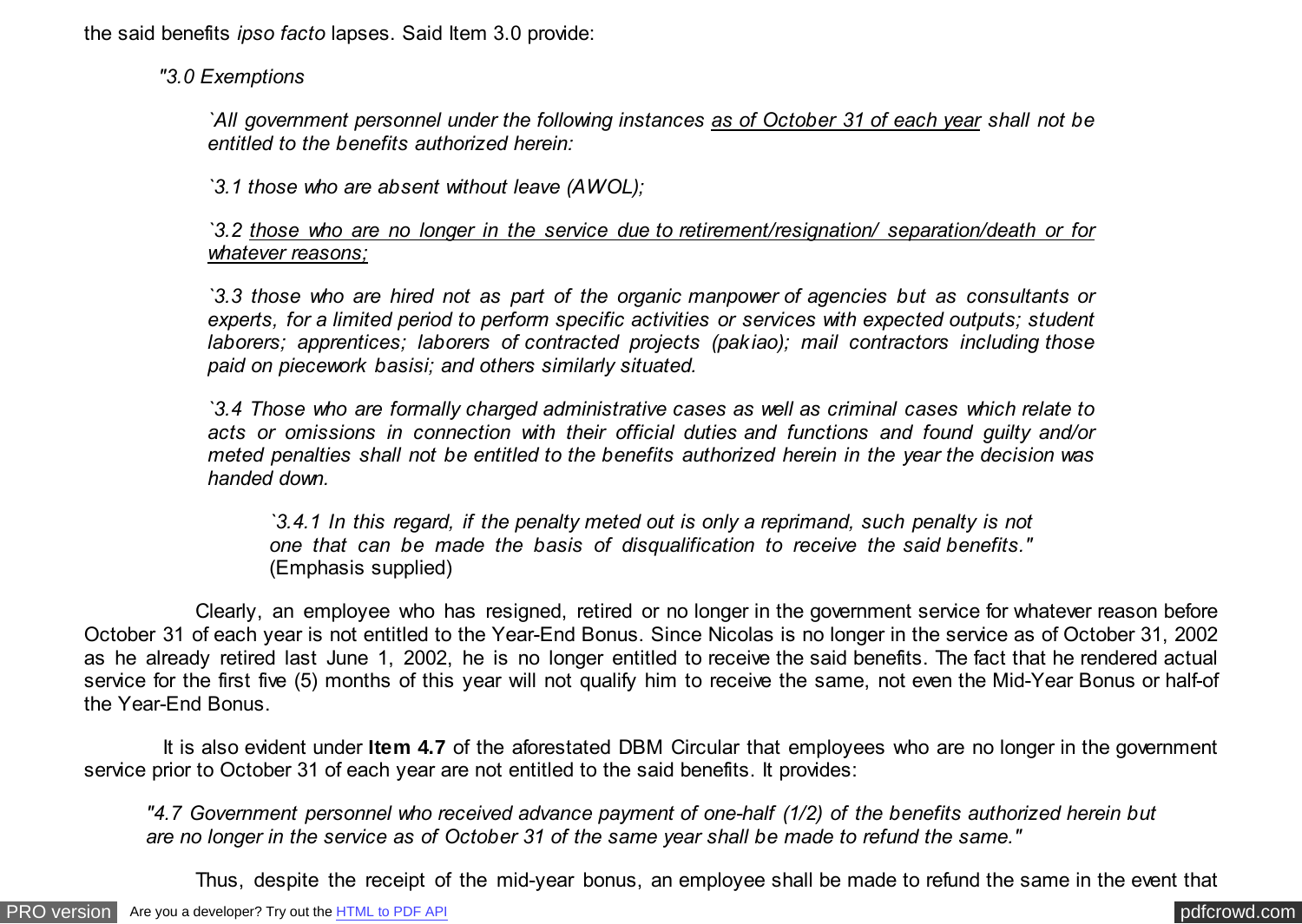he/she resigns, retires or is no longer in the service for whatever reasons as of October 31. Obviously, whether the employee has rendered actual service prior to October 31 is not a basis for the grant of the same.

 Squarely applicable to the herein case is **CSC Resolution No. 01-1744 dated October 29, 2001** wherein the Commission held, as follows:

 *"There is no dispute that as represented in her present request, Rabe can be deemed officially compulsorily retired from the service as of September 30, 2001. Ordinarily then, Rabe becomes disqualified to receive the Year-End Bonus, pursuant to the aforequoted proviso of the same DBM Budget Circular abovementioned which thereunder qualifies that a government official or employee should be in the service as of October 31, 2001."*

 As to his claim for one half (1/2) of the clothing allowance for the year 2002, **CSC Resolution No. 02-0704 dated May 14, 2002** states, in part, as follows:

 *"WHEREAS, item (a), Section 305, Article of the Government Accounting and Auditing Manual states:*

 *`(a) Annual clothing allowance shall be given to all employees, whether employed on permanent or emergency basis, who are in the service for at least six (6) consecutive months, provided they serve the agency for another six (6) months from the day they receive the allowance."*

*x x x*

 *"BE IT RESOLVED FURTHER that the grant of the said allowance shall be made on the following conditions:*

*x x x*

*Employees who are due to retire within the year may opt to receive their clothing allowance in cash or in kind, provided they are still in the service for at least six (6) months from the day they receive the allowance. For this purpose, the reckoning date considered as date of receipt of allowance shall be January 1, 2002."*

 It is clearly provided therein that an employee who is due to retire within this year is entitled to the clothing allowance for year 2002 provided that he is still in the service for at least six (6) months from receipt of the said allowance or January 1, 2002. Under the present circumstances, Nicolas retired on June 1, 2002. Consequently, he fell short of the required six (6) months in order to be granted the clothing allowance.

 **WHEREFORE**, the request for the grant of the Mid-Year Bonus and half of the clothing allowance of Manuel T. Nicolas